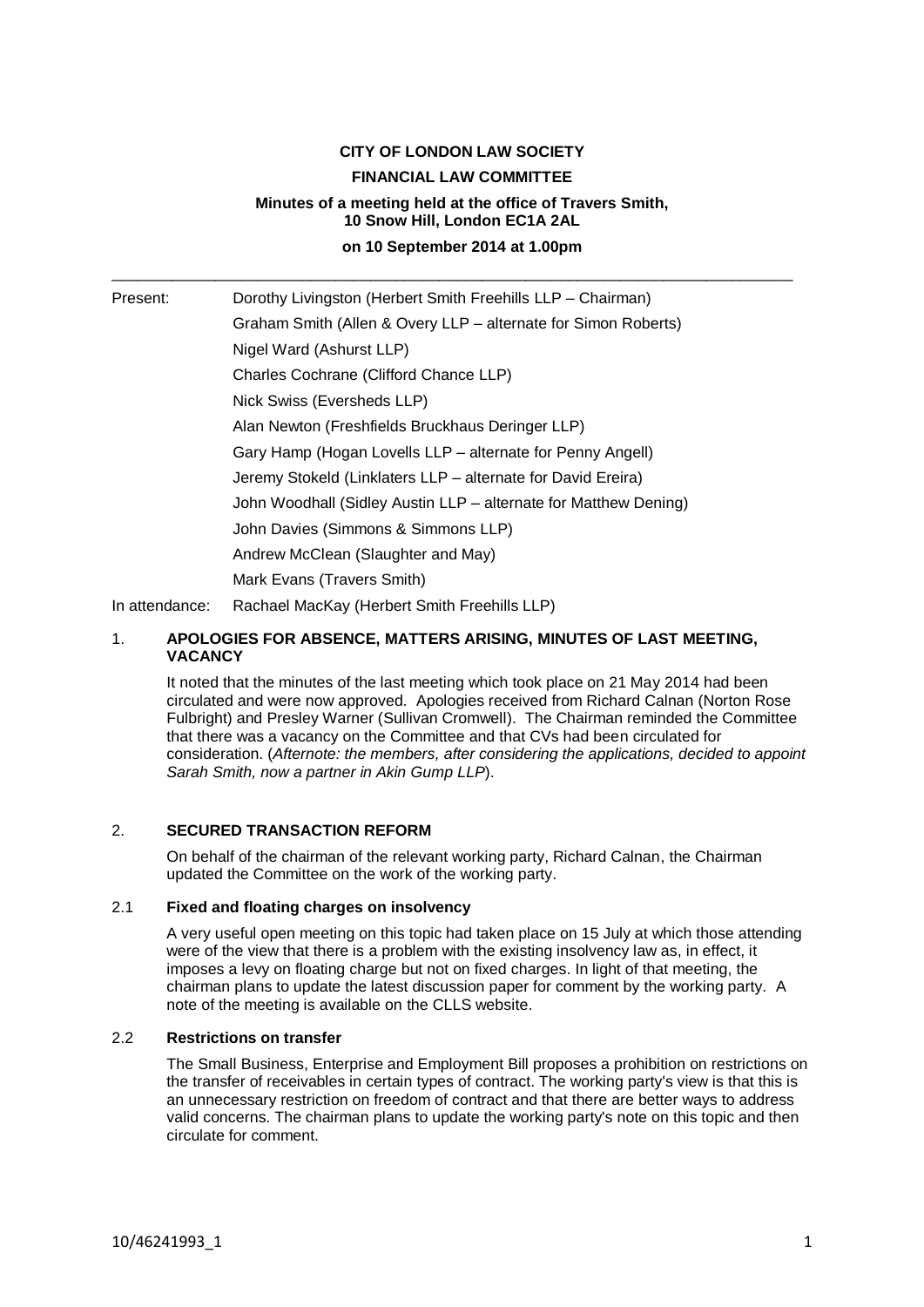#### 3. **MEANING OF "DEBENTURE" AND FSMA: CASE OF** *FONS HF (IN LIQUIDATION) V CORPORAL LTD AND PILLAR SECURITISATION LIMITED* **[2014] EWCA 304**

The Committee was reminded that following the meeting which had taken place between representatives of this Committee, the CLLS Regulatory Committee, the Treasury, the FCA and the LMA in June, a letter (dated 17 July) from the FCA had confirmed its view that the decision in *Fons* has not affected the FSMA regulatory perimeter. The Committee agreed that the letter was helpful.

#### 4. **FUTURE EC BAN ON "BIG FOUR" CLAUSES (PROVISIONS WHICH RESTRICT CHOICE OF AUDITOR TO PARTICULAR LISTS OR CATEGORIES)**

The Committee was reminded that in April 2014, the European Parliament and Council had adopted the EC's proposal amend the Statutory Audit Directive and introduce a new Regulation on audit. Of significance to banking transactions and loan documentation, is the prohibition on "Big four" terms in any contract such that any provision in an agreement between a company and a third party which restrict a company's choice of auditor to particular lists or categories will be void. It was noted that there are no grandfathering provisions so the prohibition, when in force, will apply to agreements being entered into now.

# 5. **SCOTTISH INDEPENDENCE REFERENDUM**

It was agreed by all that a myriad of legal issues would arise if Scotland were to vote in favour of independence from the rest of the UK. The Committee would await the outcome of the Referendum on 18 September.

#### 6. **FINANCIAL STABILITY**

#### 6.1 **Banking Reform Act 2013, Bail-in, EU Recovery and Resolution Directive proposal and Liikanen Regulation**

#### 6.1.1 **Banking Recovery and Resolution Directive (BRRD)**

It was reported that the BRRD has been finalised and published in the EU Official Journal on 12 June. The deadline for transposition into national law was 31 December 2014 and (save for the bail-in provisions, as to which see above) the BRRD would apply from 1 January 2015.

#### 6.1.2 **Consultation on UK Implementation**

It was reported that a joint working party meeting would be taking place later that day to consider a response to the Treasury Consultation.

*(Afternote: The response of the Committee, the Insolvency Law Committee and the Law Society for England and Wales is available on the CLLS website).*

#### 6.2 **Structural Reforms**

It was reported that further developments were unlikely until the new Commission is in place.

#### 6.3 **Banking Act 2009**

The recent amendments to the Banking Act 2009 were noted. It was noted that in certain areas (e.g. bail-in) the implementation of the BRRD would render relevant parts of this legislation redundant but other parts would be implemented (e.g. extension of regime to other systematically risky institutions).